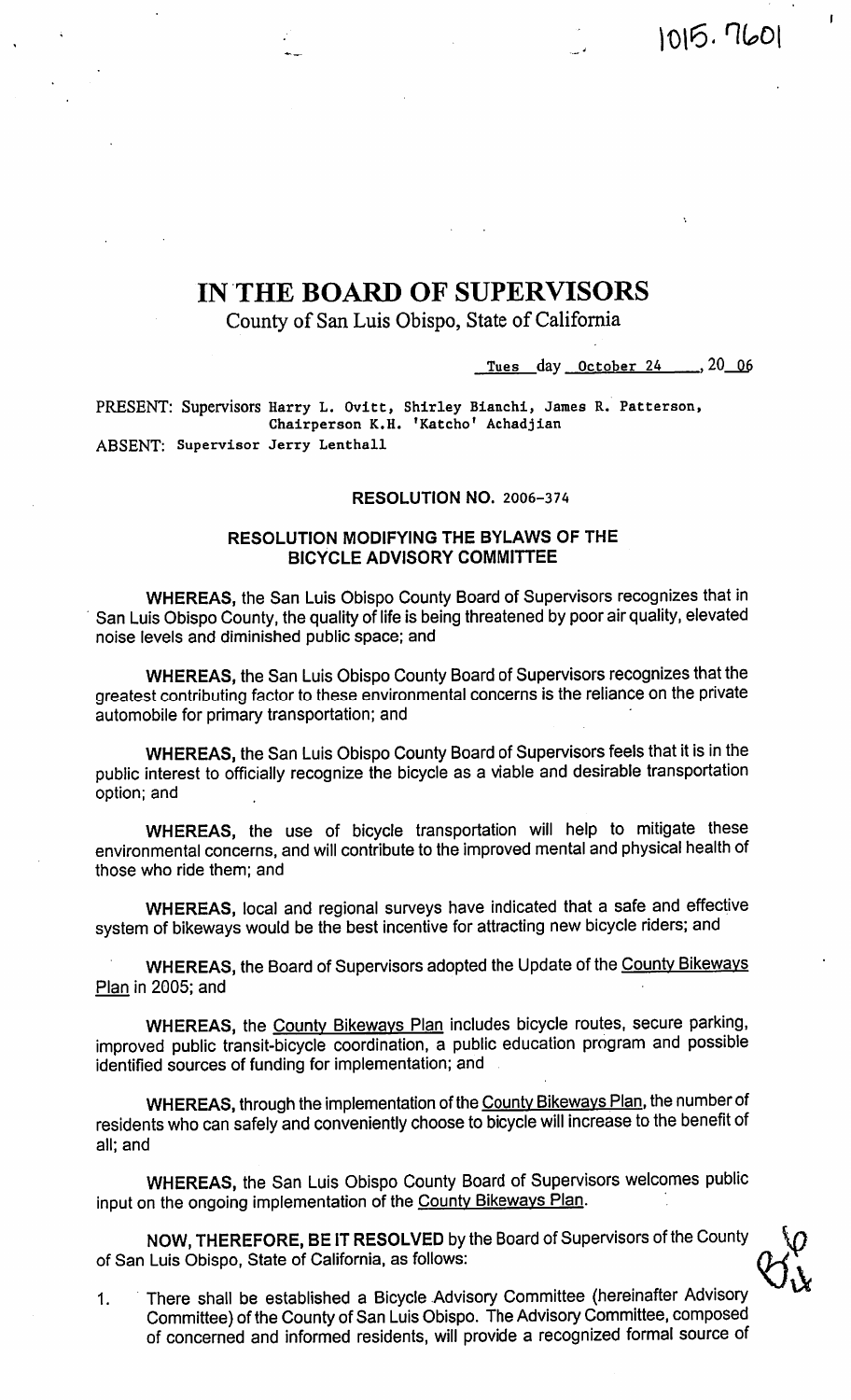input and perspective for bicycle transportation planning and implementation within the unincorporated areas of the County.

 $\mathcal{Z}$ 

The following are the bylaws under which the Bicycle Advisory Committee shall  $2.$ function:

#### **ARTICLE I - PURPOSE**

The Bicycle Advisory Committee is an ad hoc advisory body to the Board of Supervisors that promotes the expanded use of bicycle transportation.

The Bicycle Advisory Committee will work together with County staff to develop periodic updates to the County Bikeways Plan, and will review said updates and present recommendations to the Board of Supervisors for their adoption.

The Bicycle Advisory Committee will review the policies and programs related to bicycling in the Circulation Element of the County General Plan and Local Coastal Plan, and make recommendations on the goals and their implementation to the Board of Supervisors.

The Bicycle Advisory Committee will review the policies and programs related to bicycling in the Bikeways Element of the Regional Transportation Plan, and provide input to the Board of Supervisors on the goals and their implementation.

#### **ARTICLE II - MEMBERSHIP**

The Advisory Committee shall consist of ten (10) voting members appointed by the Board of Supervisors, with two (2) members recommended by each County Supervisor and ratified by the full Board.

Advisory Committee members shall initially be selected from applicants who show knowledge of the needs of cyclists in their area and who demonstrate a commitment to bicycling as a viable means of transportation. Once appointed, Committee members shall actively seek out input from community groups, including but not limited to, local schools, cycling commuters, chambers of commerce and bicycling organizations.

In filling subsequent vacancies on the Committee, the Advisory Committee or a Subcommittee thereof may review applications and make recommendations to the appointing Supervisor.

In addition to the ten (10) voting members, the following agencies shall each provide, as designated by the head of those agencies, a non-voting representative to attend Advisory Committee meetings: County Public Works Department, County Planning Department, County General Services (Parks) Department, Council of Governments' Bicycle Coordinator (with Council's approval), and the San Luis Obispo Air Pollution Control District.

# ARTICLE III - TERMS OF APPOINTMENT

The voting members of the Bicycle Advisory Committee shall each serve at the pleasure of their appointing County Supervisor.

## **ARTICLE IV - OFFICERS**

A Chairperson and Vice Chairperson shall be selected by the Committee from among the voting members for two-year terms. No member may serve as Chairperson or Vice Chairperson for more than two consecutive terms.

The Chairperson shall preside over all committee meetings, vote on all matters, appoint subcommittees, and call special meetings. The Vice Chairperson shall serve in the absence or incapacity of the chairperson and perform such other duties as requested by the Chairperson.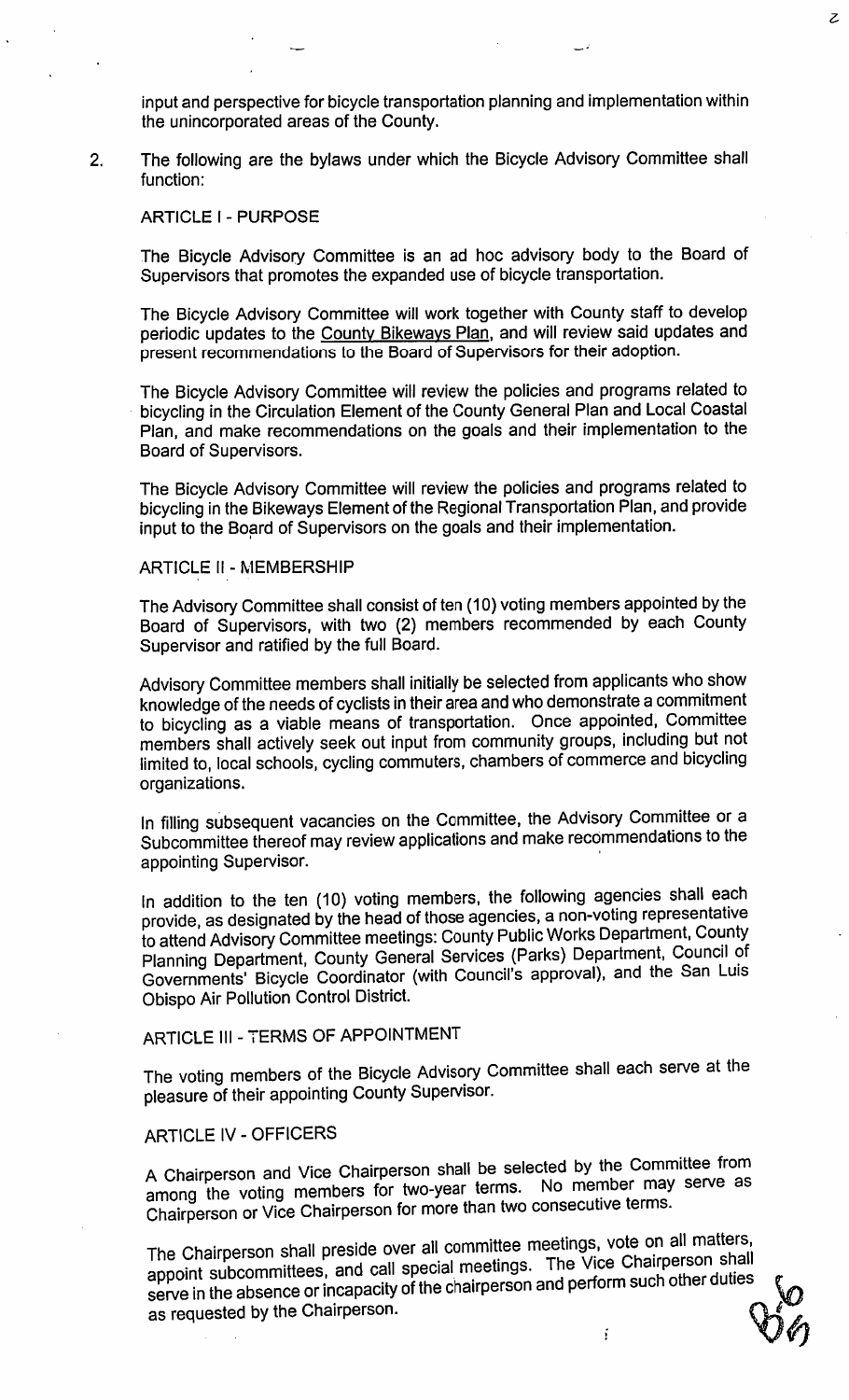The County Public Works Department representative shall function as Committee Secretary.

#### **ARTICLE V - MEETINGS**

- The Bicycle Advisory Committee shall meet a minimum of twice per year. All A. meetings shall be open to the public and be held at specified time and place with public notice provided as required by California Law.
- A quorum shall consist of a majority of the voting membership. **B.**
- All actions of the Committee shall be decided by a majority vote or C. consensus of the quorum directed through the Chairperson.
- Minutes for each meeting shall be forwarded to the Board of Supervisors and D. be available as a public record.
- The Chairperson or the Committee Secretary may call a special meeting E. provided that all public notice requirements are met.
- All Committee meetings shall be conducted according to County practices,  $F_{\perp}$ customs, policies and Robert's Rules of Order, newly revised.
- All members present must vote, except when a member declares a conflict of G. interest. Any member declaring a conflict of interest shall not vote on or participate in any related deliberations or actions of the Committee.

**ARTICLE VI - REPORT** 

The Advisory Committee shall present to the Board of Supervisors an annual report of the Committee's activities.

ARTICLE VII - ABSENCES AND RESIGNATIONS

- If a member fails to attend two consecutive meetings, or a total of three А. meetings within any twelve months, the member shall automatically be considered as having resigned their position. The Chairperson of the Committee shall inform the Clerk of the Board of Supervisors, in writing, of such a situation and explain any special circumstances of the resignation.
- Committee members are responsible for notifying the Chairperson or the **B.** Secretary in advance when an absence is anticipated.
- If a member needs to resign from the Committee; the member shall  $C_{\cdot}$ immediately direct a letter to the Clerk of the Board of Supervisors, who will forward copies to the Chairperson and the affected District Supervisor.

**ARTICLE VIII - SUBCOMMITTEES** 

Subcommittees shall be appointed, as needed, by the Chairperson.

ARTICLE IX - AMENDMENTS TO THE BYLAWS

Amendments to these bylaws may be recommended at any regular meeting of the Committee by a majority of the voting membership of the Committee, provided that written notice of the proposed amendment is mailed to each member of the Committee at least one (1) week prior to such meeting. Amendments shall become effective upon approval of the Board of Supervisors.

The Director of Public Works is hereby directed to implement the above provisions 3. of this Resolution.

ろ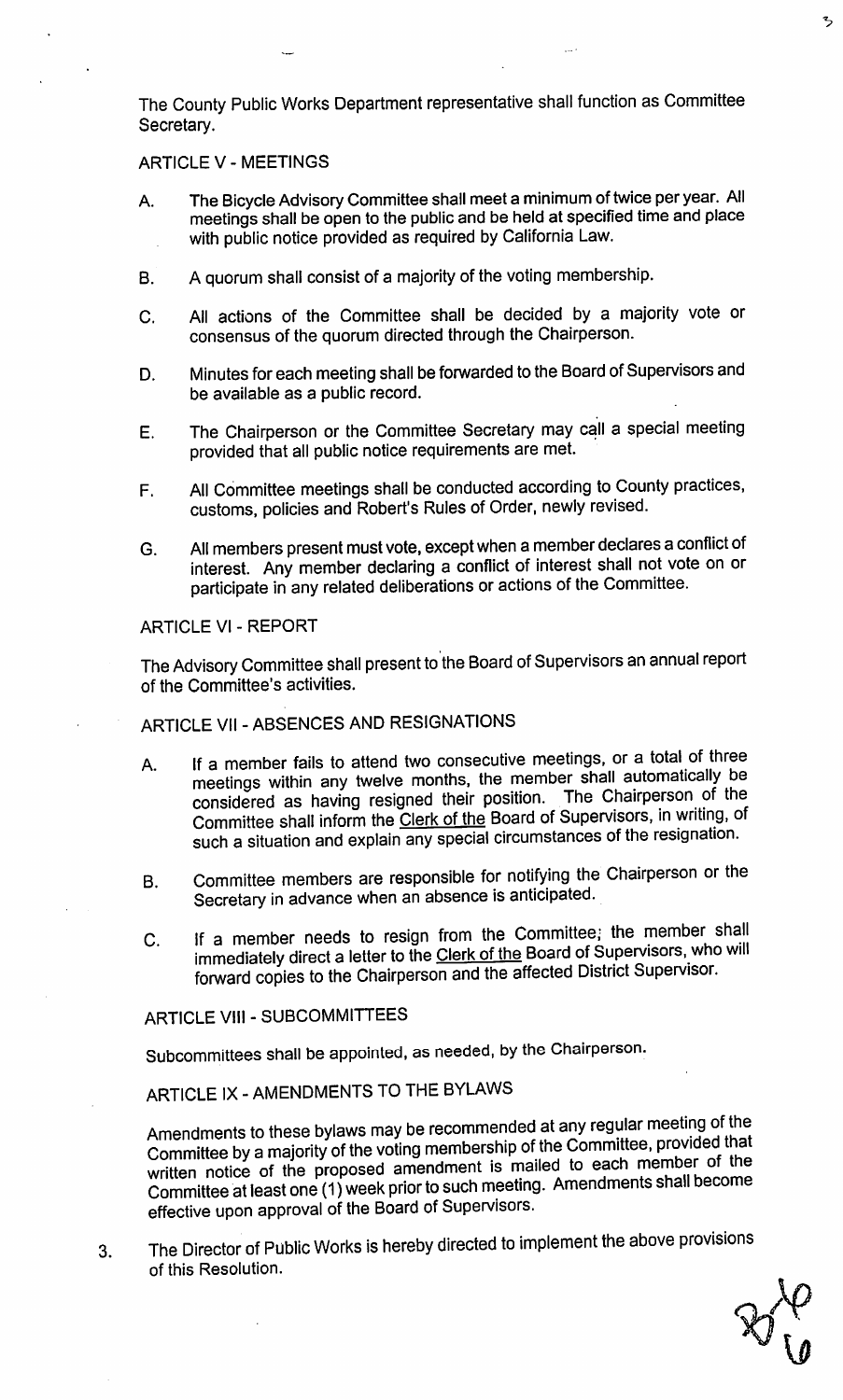Upon motion of Supervisor Ovitt , seconded by Supervisor and on the following roll call vote, to wit: Bianchi

AYES: Supervisors Ovitt, Bianchi, Patterson, Chairperson Achadjian

NOES: None

ABSENT: Supervisor Lenthall **ABSTAINING: None** 

the foregoing Resolution is hereby adopted.

4

Chairperson of the Board of Supervisors

L:\Trans\OCT06\BOS\bacbylaws rev 10-06.doc.df.taw

**ATTEST:** 

Julie L. Rodewald, County Clerk-Recorder and Ex-Officio Clerk of the Board of Supervisors

**UMA** hh  $1500$   $M$ Rv.

**Deputy Clerk** 

STATE OF CALIFORNIA, County of San Luis Obispo, SS.

..., County Clerk and ex-officio Clerk JULIE L. RODEWALD I, of the Board of Supervisors, in and for the County of San Luis Obispo, State of California, do hereby certify the foregoing to be a full, true and correct copy of an order made by the Board of Supervisors, as the same appears spread upon their minute book.

WITNESS my hand and the seal of said Board of Supervisors, affixed this <u>26th</u>

 $, 20 \underline{06}$ October day of  $\overline{\phantom{a}}$ 

(SEAL)

County Clerk and Ex-Officio Clerk of the Board<br>of Supervisors Deputy Cler

**JULIE L. RODEWALD**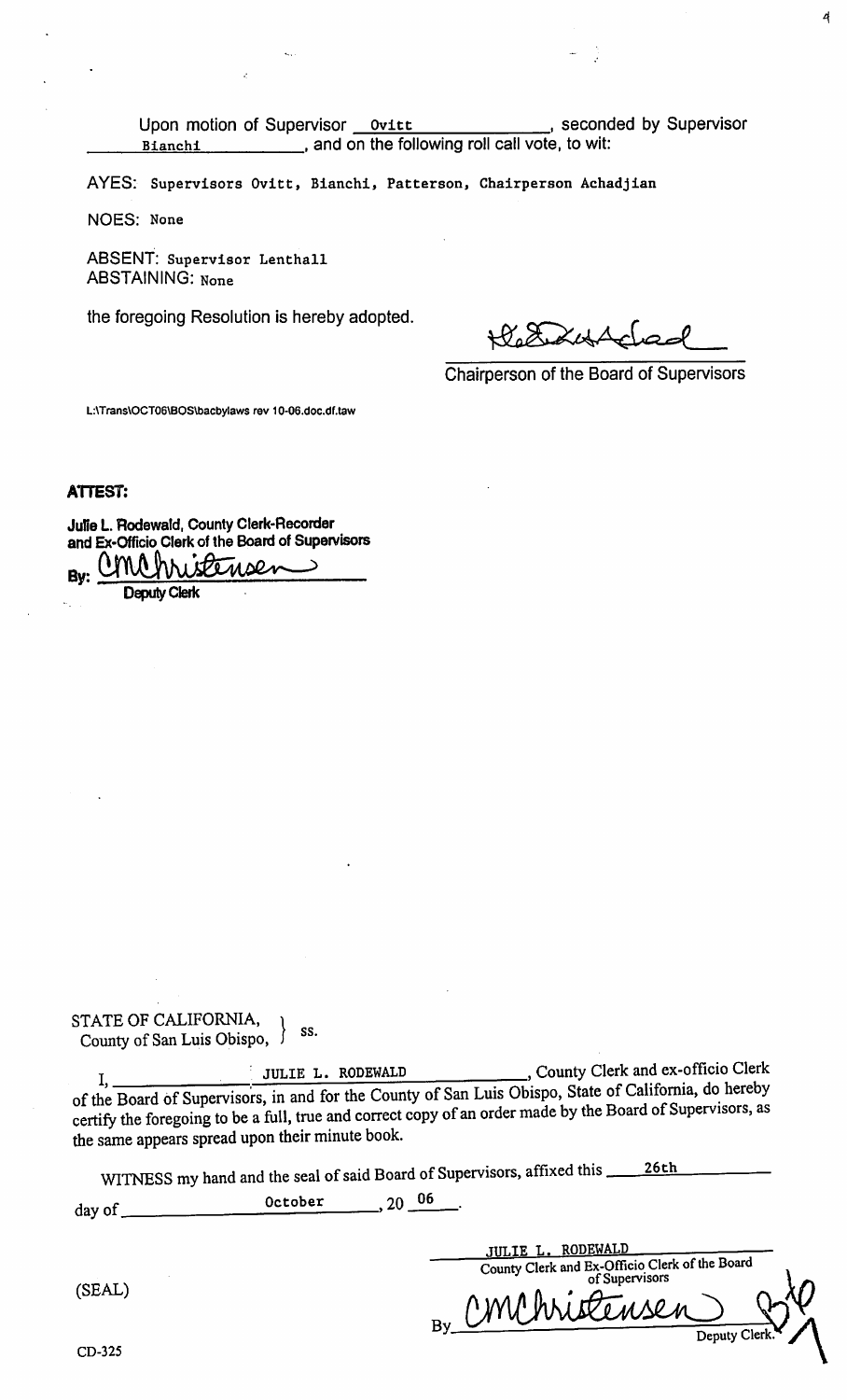#### **San Luis Obispo County Bicycle Advisory Committee Bylaws Policies & Procedure**

**The mission of the San Luis Obispo County Bicycle Advisory Committee is to promote the expanded use of bicycle transportation** by working together with County staff to develop the Country Bicycle Plan, reviewing the Plan and presenting a recommendation to the Board of Supervisors for its adoption; by reviewing the policies and programs related to bicycling in the Circulation Element of the County General Plan and Local Coastal Plan and making recommendations on the goals and their implementation to the Board of Supervisors; and by reviewing the policies and programs related to bicycling in the Bikeways Element of the Regional Transportation Plan and providing input to the Board of Supervisors on the goals and their implementation.

#### **Officers**

#### **Policy**

In accordance with Article IV of bylaws:

A Chairperson and Vice Chairperson shall be elected by the committee from among the voting members for one-year terms. No member may serve as Chairperson or Vice Chairperson for more than two consecutive terms.

#### **Procedure**

At the September meeting of the Committee each year, the Chair shall preside over election of a Chairperson and Vice Chairperson in accordance with Roberts Rules of Order, officers to begin service upon the adjournment of the September meeting.

#### **Meetings**

#### **Policy**

In accordance with Article V of bylaws, Section A:

The Bicycle Advisory Committee shall hold a minimum of one regular meeting each quarter.

## **Procedure**

In general, meetings shall be held in February, May, September and November. At its

November meeting Committee shall adopt a meeting schedule for the following calendar year. **Policy**

In accordance with Article V of bylaws, Section B:

A quorum shall consist of a majority of the voting membership.

## **Procedure**

"Voting membership" shall be defined as the number of Committee members currently filling appointive positions. Vacant positions shall not be considered as voting members when calculating the number required to constitute a quorum.

## **Policy**

In accordance with Article V of bylaws, Section F:

All committee meetings shall be conducted according to County practices, customs, policies and Roberts Rules of Order, newly revised.

## **Procedure**

The Chair shall prepare the agenda. Any Committee member and Secretary may request that an item be placed on the agenda by contacting the Chair. The Chair shall work with the Secretary to develop a final agenda. Two weeks before the next scheduled meeting of the Committee, the